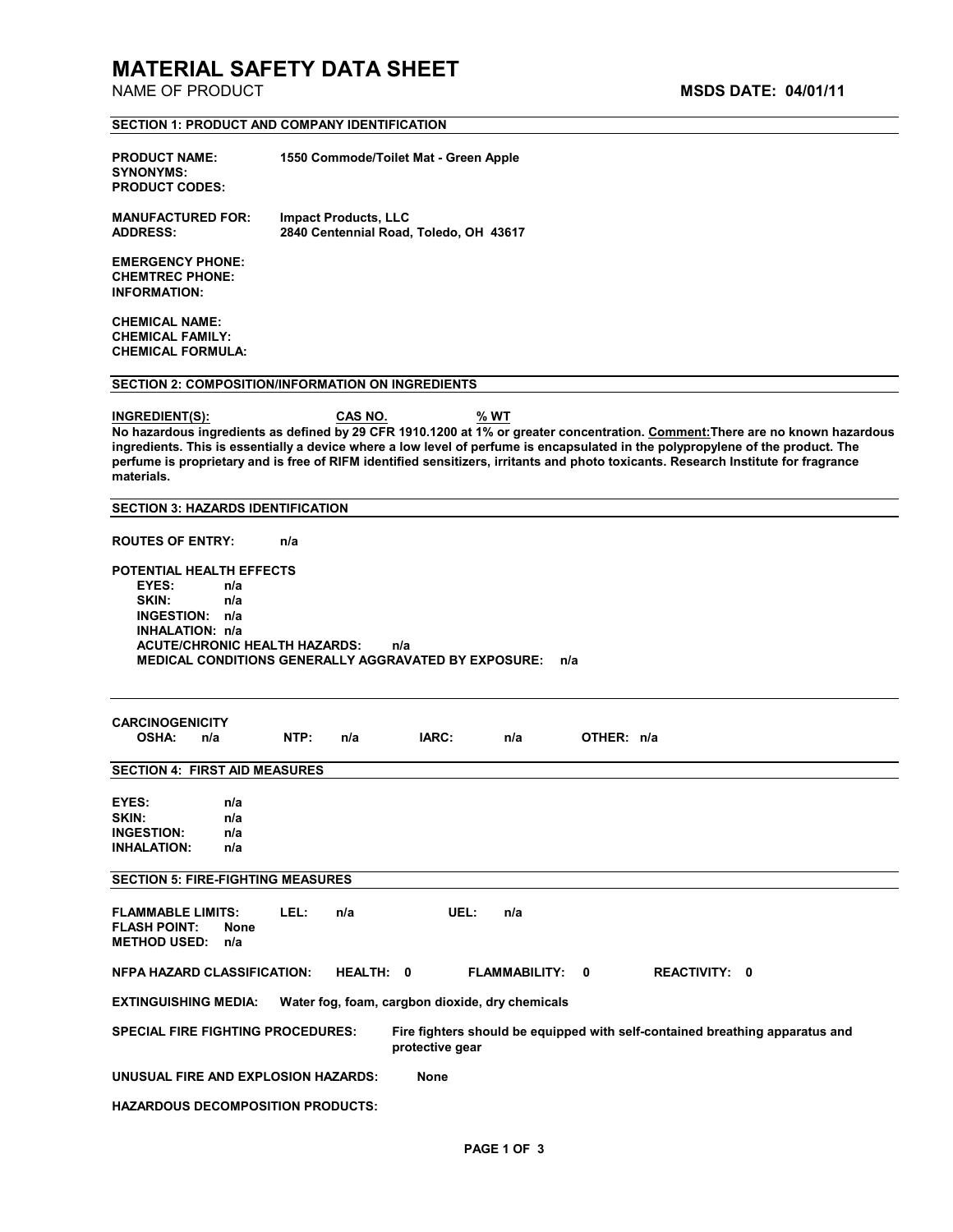## **MATERIAL SAFETY DATA SHEET**

#### **SECTION 6: ACCIDENTAL RELEASE MEASURES**

**ACCIDENTAL RELEASE MEASURES:** 

#### **SECTION 7: HANDLING AND STORAGE**

**HANDLING AND STORAGE: Wash hands after handling.** 

**OTHER PRECAUTIONS:** 

|  |  | <b>SECTION 8: EXPOSURE CONTROLS/PERSONAL PROTECTION</b> |  |
|--|--|---------------------------------------------------------|--|
|--|--|---------------------------------------------------------|--|

**ENGINEERING CONTROLS:** 

**VENTILATION : Local - normal Mechanical - normal Special - n/a Other - n/a** 

**RESPIRATORY PROTECTION: Not under normal processing conditions using adequate ventilation EYE PROTECTION: None SKIN PROTECTION: Gloves - None OTHER PROTECTIVE CLOTHING OR EQUIPMENT: None** 

**WORK HYGIENIC PRACTICES:** 

**SECTION 9: PHYSICAL AND CHEMICAL PROPERTIES** 

**APPEARANCE/ODOR: Gray plastic with green apple fragrance BOILING POINT: n/a MELTING POINT: n/a pH: VAPOR PRESSURE (mmHg): n/a VAPOR DENSITY (AIR = 1): n/a SPECIAL GRAVITY (H2O = 1): n/a EVAPORATION RATE: Unknown SOLUBILITY IN WATER: n/a PERCENT VOLATILE: n/a VISCOSITY:** 

**SECTION 10: STABILITY AND REACTIVITY** 

**STABILITY: STABLE UNSTABLE**

**x**  $\mathbf{x}$ **CONDITIONS TO REACTIVITY: n/a** 

**INCOMPATIBILITY (MATERIAL TO AVOID): None** 

**HAZARDOUS DECOMPOSITION: Unknown** 

**HAZARDOUS POLYMERIZATION: Will not occur** 

**CONDITIONS TO AVOID (POLYMERIZATION): n/a** 

**SECTION 11: TOXICOLOGICAL INFORMATION** 

**TOXICOLOGICAL INFORMATION:** 

### **SECTION 12: ECOLOGICAL INFORMATION**

**ECOLOGICAL INFORMATION:**